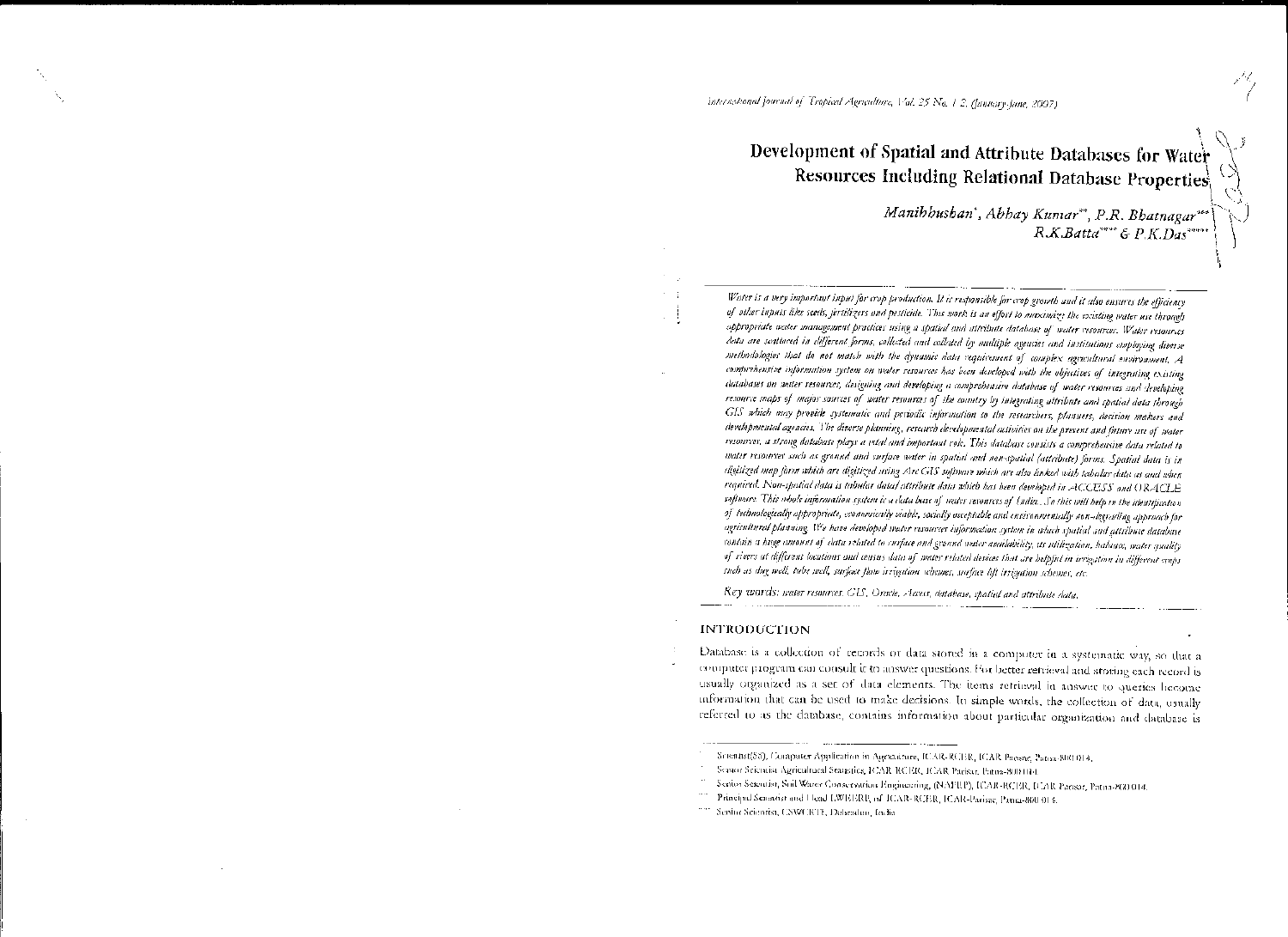managed by a software which is known as Database Mnagement System (DBMS) which provides an environment that is both convenient and efficient to use in storing and tetrieving database information (Henery F Karth and Abraham Silberschatz). Lack of proper documentation/storage of data and its availability to intended users has been identified as a major facuna that hinders the aualytical process involved in decision making by planners, researchers, policymakers and field officials. Utility of such database is indicated in maximizing availability of water, modernization of itrigation works, evolving of water allocation works priorities, efficient use of water resources, fund allocation, water pricing, water quality, energy management and numerous other domains.

Computational capability has an important place in analysis techniques and data management. An appropriate presence of computer in data analysis if required for water resource planning and management. A softwate was developed for the analysis of the important hydrological data, namely precipitation (S. Mohan and V. Jothiprakaub, In past years a user friendly software for the design of drip irrigation system was very cumbersome and time consuming (foner et al). But now an user interactive computer software DRIPD was developed to provide a tool that can help farmers and researchers who may require to design drip irrigation system for orchards, vegetables or closely spaced field crops (T.B.J.Rajput and Neelam Patel). So the use of the system is presented through a typical example of designing drip irtigation system for one hectare citrus orchard. Ground water model 'MODFLOW' (Mant et al) has been developed using datasets of various parameters such as surface elevation, bottom elevation, percolation scepage, etc. in ASCII format. An attempt has been made to develop an interface for generating all these data files. A Horticultural Resources Information System has been developed with the objectives of integrating existing databases in horticulture, designing and developing a comprehensive database in horticulture and developing resource maps of major horticultural crops in the country by integrating attribute and spatial data through GIS (Kotur et al). A suitable planning and control methods are tequired for the sustainable exploitation of water resources with incorporation of a great number of spatial and temporal variables (Belmnote et al). Geographic Information System seems the most suitable tool for decision making (Bradley) in order to better management of available hydric resources. Management of irrigation systems can be improved with the help of appropriate information. A database was developed for data recording and retrieval of information related to the management of agreeultural organizations and related irrigation ospects (*Jirachenee et al*). To support reliable decision making, it is necessary to have a computerized database. After providing appropriate information, farmers may be able to produce maximum yield and profits. Information needed for this purpose tequires an extensive database and real time information (Jensen and Lord).

National agricultural production on a sustainable nature depends on the judicious/real use of natural resources in general and water in particular with an acceptable technology management under prevailing socio-economic infra structure. In order to achieve an economically sound society and environmentally benign development and utilization of water resources, it is necessary that a comprehensive information is developed to provide systematic and periodic information to the researchers, plauners, policy makers, decision makers and developmental agencies. The diverse planning, research and development activities on the present and future use of water resources, a strong database plays a vital role. This project will help in the identification of technologically appropriate, economically viable, socially acceptable and environmentally non-degrading approach for a land use planning with appropriate use of water resources.

 $\epsilon_{\rm 2.5}$ 

One of the fundamental aspects of resource management is to have information on the extent, nature and properties of the water resources and their utilization for sustainable agricultural production for food security for the growing population of the country. In India, many organizations have proved their excellence in collection, interpretation and utilization of those data in their respective fields of operation, but at the same time it has restricted their application in a holistic mode for development as information are rarely available at one source, and the scattered way of data organization is a bottleneck in data accessibility. Thus, researchers, planners and developmental agencies have always faced a tough time to get data for planning at local and/ or regional level, in bringing out the total perspective of the region in changing the social fabric of the people. The proposed project has strengthened the information system conceptualized by ICAR. Other agencies, in particular, the planning portfolio, are cagerly waiting for such a database. This project aims at giving suitable opportunity on multidisciplinary mode through enhanced linkages among research institutes and other development agencies by providing first hand information on problems and potential in the production systems. The information system will be intensively used with an ultimate aim of enhancing better quality of life of the farming community and society at large.

By harnessing RDBMS and GIS technologies we developed the Water Resources Information System (WRIS) with the objectives of (i) integrating existing databases of water resources, (ii) design and development of a comprehensive database of water resources, (iii) development of water resource thematic maps of the country by integrating attribute and spatial data through Goegraphical Information System (GIS).

#### METHODOLOGY

Basic structure of Water Resources Information System: A review of existing databases, identification of data needs of different users, availability of data, storage level and data gaps were made. Database structure, data fields and coding structure were identified. Thematic maps to be generated using Geographical Information System were also identified. A detailed requirement analysis document was prepared by compiling the exercise done at all thirteen cooperating centers of INARIS (Sharma et al.2002). Six databases were finalized and developed under Water Resources Information System which are Ground water database. Surface water database, Water pricing database, Water quality database, Project database and Technology database. Normalization technique has been adopted in the design of relational database of water resources. When a database is created for online transaction processing system (OLTP) there are generally two concerns, the speed and efficiency of transactions, and overall storage space required by the database. One means of achieving the best result is normalization which is the process of organizing and refining database tables to provide accurate, unambiguous results when the tables are accessed (Rabert G. Freeman and Mark D. Blomberg).

## (A) Development of Water Resources Database

Above six databases were developed in ORACLE 9i using RDBMS (echnologies for storage and maintenance of data. Data were collected from various government organizations related to water resources. We have followed normalization techniques and adopted 3rd normalization form for database development. Overall structure of database is shown in fig. 2.. Surface water database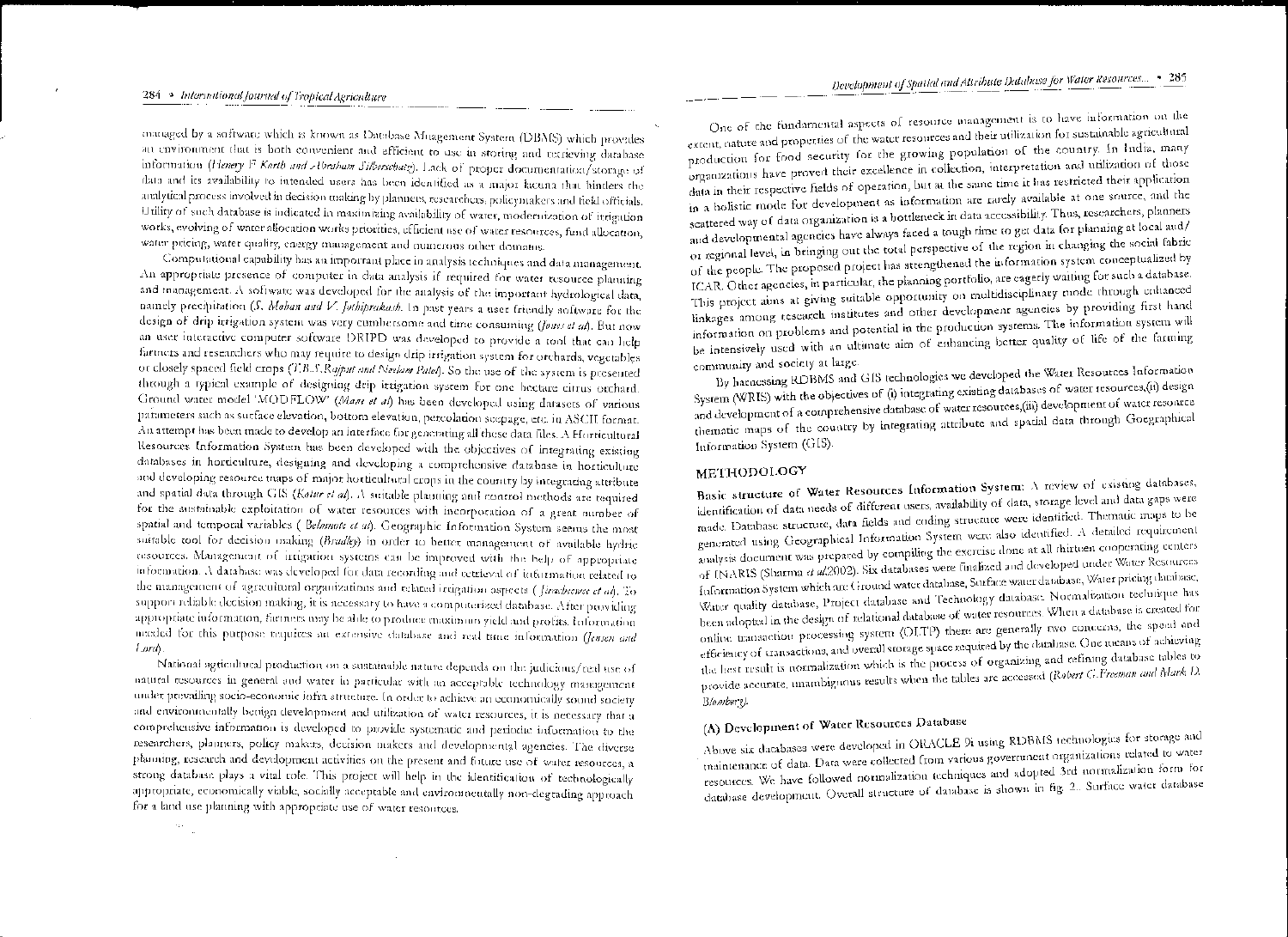comains information about circals, distributancs, dams, reservoirs, tanks, rivers, navigable length, river catchement area, irrigated and un irrigated area for different crops. Ground water database contains information about dug-well shallow tube-well, deep rube-well, private and govt. tube-well, irrigated and un irrigated area for different crops, level of ground water development, different irrigation schemes, etc. Water quality database contains information about pH value, nitrate, sulphate, iron, magnesium, sodium, chlorine, specific conductance, carbonate, hardness of water, etc. of different rivers at different sites of the country. Water pricing database contains information about year wise maximum and nunimum rate for irrigation water for different crops. Technology database comains information about water management and irrigation technologies developed for different crops. Project database contains information about different completed and ongoing important projects related to water resources of the country.

#### (B) Development of Graphic User Interface (GUI)

Graphic User Interfaces (front end tools) has been developed in Visual Basic 6.0 for data entry, modification, deletion and retrieval of data. It is shown in the fig-1. Also reports can be generated through this software. Access level and security of data is assured through password protection mechanism. This software can be customized according to changing needs of user. For example back end (database) can be changed and also form and reports can be easily changed or added to the software. Back end developed in Access 2000. Database is finally converted into Oracle 9i



(C) Application of GIS (Geographical Information System) for the Creation of Thematic Maps and Spatial Database

Thematic maps of various water resources have been created using Arc-GIS software. Scanned maps of water resources have been geo referenced and digitized according to the data availability and requirement using Arc-GIS software. After digitization thematic maps have also been finked with related database cables. Databases have been developed in ORACLE 9i software.







Fig. 2: Overall Structure of Water Resource Information System/Water Resource Database

Fig. 1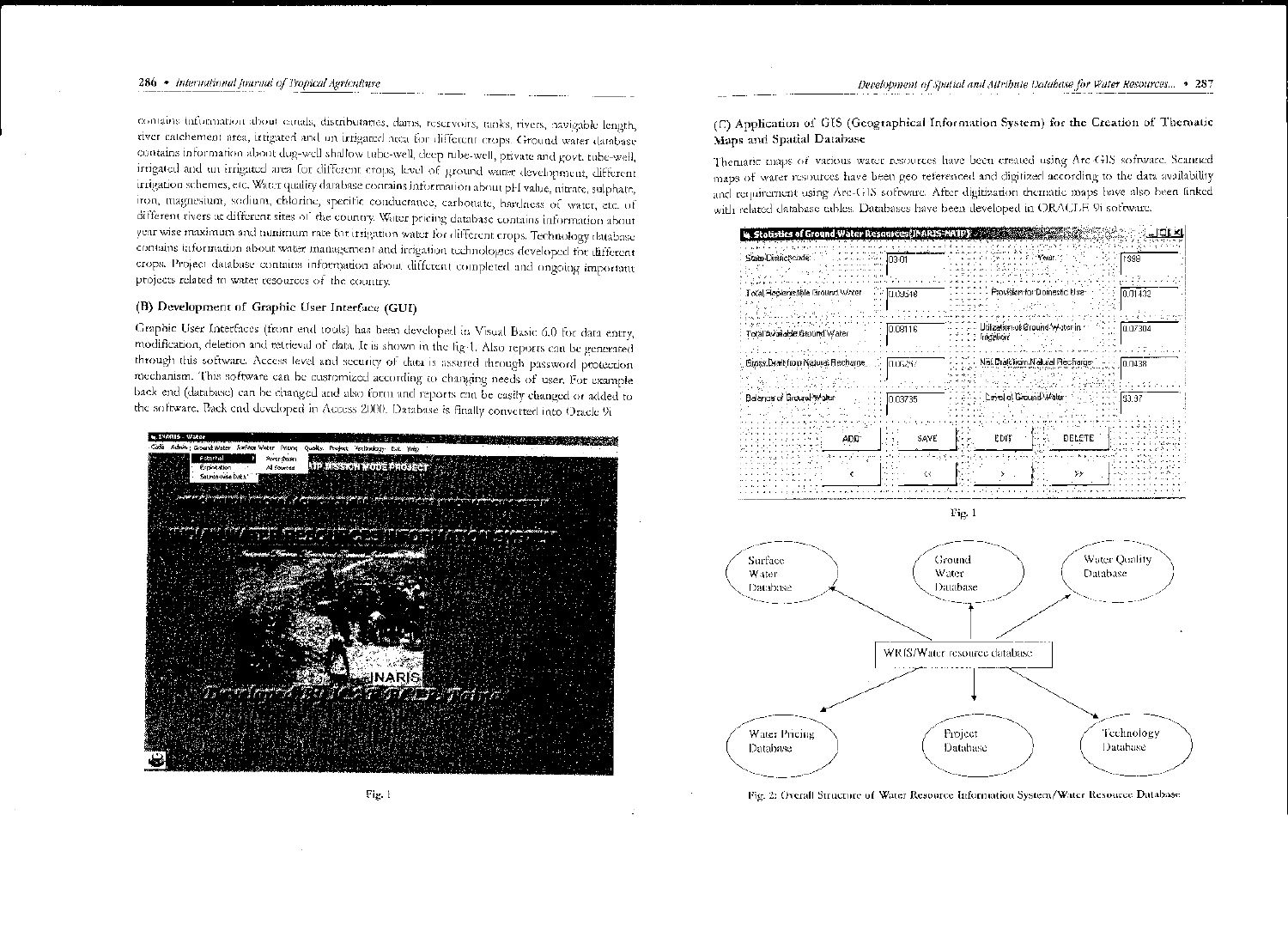#### 288 • International Journal of Tropical Agriculture

Digitization through Arc-GIS software: Water resources maps of tivers, reservoirs, tanks, wells have been digitized using Arc GIS 8.0 software. Scanned maps have been geo-referenced and digitized. State wise and for the country, water resource maps were developed. These maps were linked with related database tables. Some digitized maps are as follows:

#### (D) Development of Website

A database driven website has been developed for the project "Integrated National Agricultural Resources Information System (INARIS) and our WRIS (Fig.4) is also available on the above website. Access level and security of this web site is assured through user name and password mechanism.

A database driven and a static web site have been created using VB Interdey, ASP, Java Script. and VB Script



RESULT AND DISCUSSION

Development of Water Resources Database/ Information System: The overall structure of Water Resources Information System (WRIS) is shown in fig. 2. This database gives information about data fields, it types, source, frequency, periodicity, data gaps, storage level, data structure items, parameters, etc. and geo-reference for each parameter has been specified. Total ground and surface water available for irrigation, utilization in irrigation, domestic use of water, irrigated, unirrigated area for different crops, over exploited area, dark area in blocks in different districts of



different states reservoir capacity, FRL of reservoirs, total navigable length of rivers, catchetuent area of rivers, water quality of rivers at different sites, water quality contains information about pH value, sulphate, nitrate, iron, chlorine, carbonate, magnesium, specific conductance, sodium percentage, residual sodium carbonate and sodium absorption ratio, etc are the major information are in this database. This database/data warehouse contains huge amount of water resources data which are useful for researchers, planners, policy makers, decision makers, other end users etc.

A Graphic User Interface (GUI) is useful for data entry, data modification, deletion, updation and retrieval of data. Any one can do above mentioned work with the help of this GUI who have a little knowledge of computer software and hardware.

A clear and visual interpretation and self-explanation of water tesources data can be done with the help of thematic maps of water resources.

Thematic maps of river, reservoir, tanks, lakes, etc.: One of the important aim of WRIS (INARIS) is to provide gco-informatic information at district, state and country level as per availability and requirement of data of water resources. Thematic maps of water resources have been developed by integrating different databases and applying different decision criteria. Some example are following: (a) Thematic maps of rivers of the country identifies origin of river, flow direction, total length, navigable length, average annual potential and catchement area ,reservoirs, lakes and tanks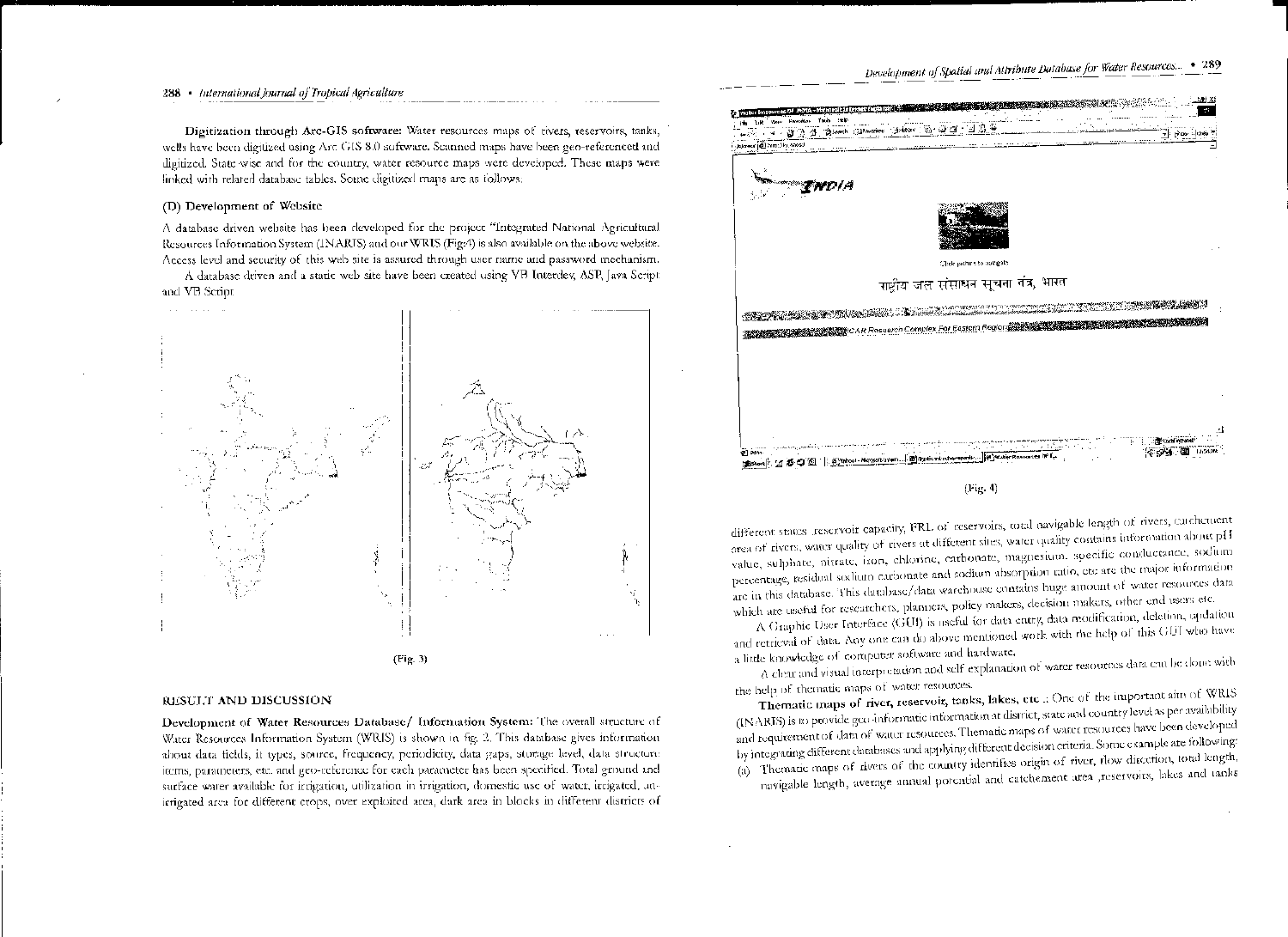identify their full capacity, area and their location. This can be used for future planning for the use of water resources.

(b) Many types of information can be obtained from attribute databases, some are following:

#### Application

#### Ground Water Potential in States in India

| state             | total replenishble grannd unter grannd water avoilable for irrigation use of<br>ground water in trrigation balance of ground water |       |       |       |  |
|-------------------|------------------------------------------------------------------------------------------------------------------------------------|-------|-------|-------|--|
| Uttar Pradesh     | 83.82                                                                                                                              | 71.25 | 26.84 | 44.41 |  |
| Madhya Pradesh    | 50,89                                                                                                                              | 43.26 | 7.13  | 36.12 |  |
| Maharashtra       | 37.87                                                                                                                              | 25.47 | 7.74  | 17.73 |  |
| Andhra Pradesh    | 35.29                                                                                                                              | 30    | 7.09  | 22.91 |  |
| Bihar & Jharkhand | 33.52                                                                                                                              | 28,49 | 5.47  | 23.03 |  |
| Orissa.           | 20                                                                                                                                 | 17    | 1,43  | t5.57 |  |
| West Bengal       | 23.09                                                                                                                              | 19.63 | 4.75  | 14.88 |  |
| Assam             | 24.72                                                                                                                              | 21.01 | 0.94  | 20.07 |  |
| Punjab            | 18.66                                                                                                                              | 16,79 | 15.76 | 1.03  |  |
| Натуана           | 8.53                                                                                                                               | 7.25  | 6.08  | 1.17  |  |
| Gujarat           | 20.38                                                                                                                              | 17.32 | 7.17  | 10.15 |  |
| Rajasthan         | 12.71                                                                                                                              | 10.71 | 5.42  | 5.29  |  |
| Tamil Nadu        | 26.39                                                                                                                              | 22.43 | 13.56 | 8.87  |  |
| Karnatka          | 16.19                                                                                                                              | 13.76 | 4.4   | 9,46  |  |
| Goa               | H.22.                                                                                                                              | 41.19 | 0.02  | 0.17  |  |



From the above graph it is clear that the total availability utilisation and balance of ground water are highest in Uttar Pradesh and lowest in Goa.

Land use Classification and Irrigation Statistics in Some States

| stale            | total culturable area gross sown areanet irregated area |       |       |
|------------------|---------------------------------------------------------|-------|-------|
| Assam            | 3257                                                    | 3994  | 572   |
| Bünt & Jharkhand | 10859                                                   | 10012 | 3624  |
| Haryana          | 3821                                                    | 6143  | 2793  |
| Madhya Pradesh   | 22899                                                   | 26070 | 6304  |
| Mizoram          | $+46$                                                   | 113   | 8     |
| Orissa           | 7975                                                    | 8645  | 2090  |
| Punjab           | 4250                                                    | 8042  | 3847  |
| Rajasthan        | 25692                                                   | 22325 | 5421  |
| Uttar Pradesh    | 20739                                                   | 26522 | 12012 |
| West Bengal      | 5836                                                    | 9208  | 1911  |



Total culturable area is highest in Rajasthan total gross sown area is highest in Uttar Pradesh net irrigated area is highest.

#### A. The Tools that have been used

- Database Tools: MS-Access, Oracle 9i
- GUI Development Tools: Visual Studio 6
- Connectivity Tools: ODBC, ADO, DAO,OLEDB
- Server Tools: Internet Information Server, Personal Web Server, Oracle Server, and Microsoft Transaction Server.
- Scripting Tools: JavaScript, VBSCript.
- Editors: word, Visual Interdev, Notepad
- Page Development rools: Active Server Page, Java Server Page, HTML/DHTML, XML
- Other tools: ActiveX Controls, COM/DCOM
- Protocols: TCP/IP.